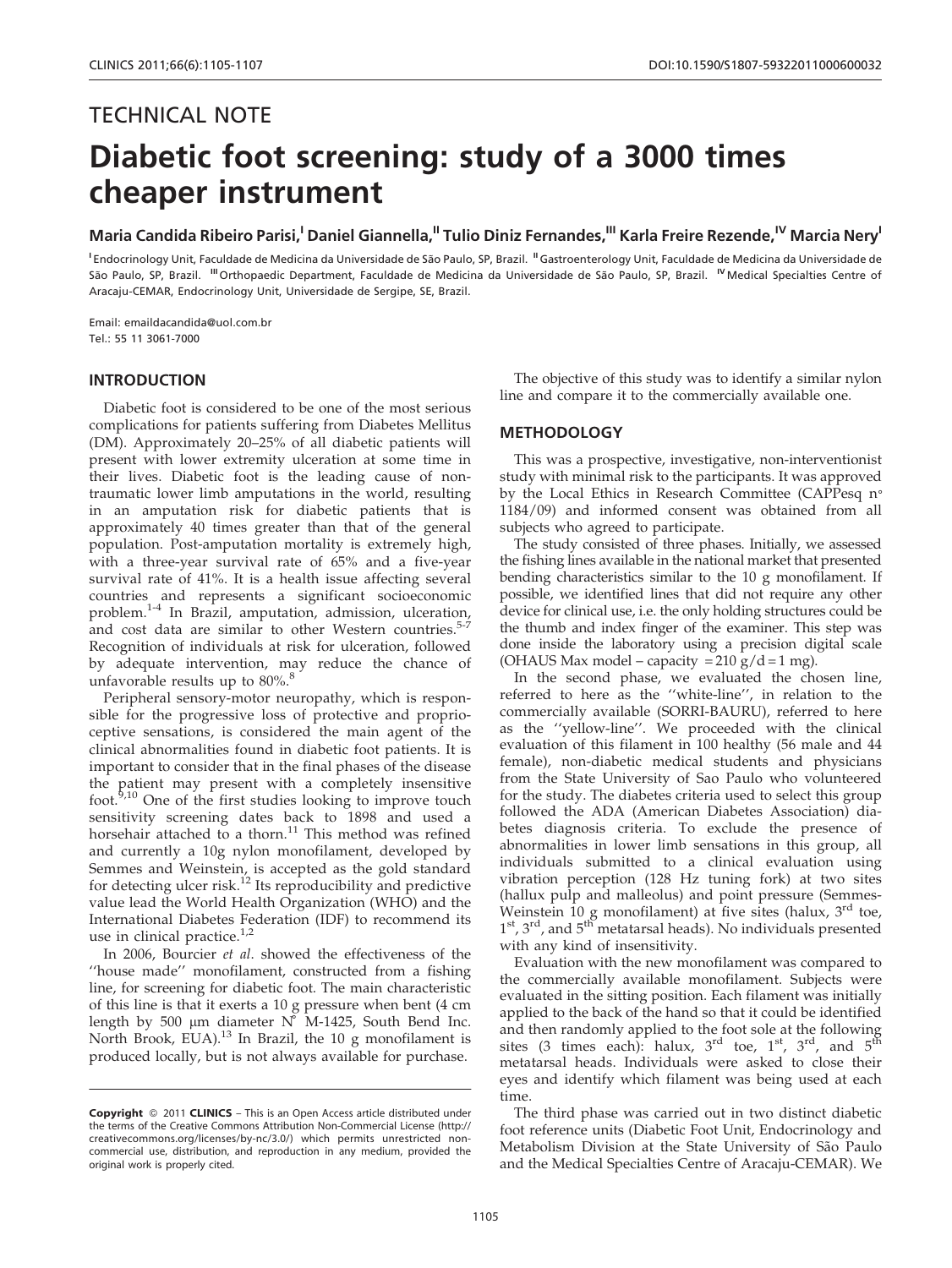invited 190 diabetic subjects (80 male and 110 female) with a history of at least 5 years of disease (according to the ADA diabetes diagnosis criteria) to participate in this study. One hundred of the subjects had a previous diagnosis of clinical diabetic neuropathy and 90 did not. One patient declined to participate. All patients were re-examined to confirm their diagnosis and no discordance with the cited criteria was found.

The neuropathy criteria used in both diabetic foot units were the absence of vibration perceptio[n](#page-2-0) (128 Hz tuning fork) in at least one site (hallux pulp an[d/or](#page-2-0) [malleolus\),](#page-2-0) insensiti[vity to plantar point pressure \(Semmes-Weinstein](#page-2-0) 10 g mo[nofilament](#page-2-0) [in](#page-2-0) [at](#page-2-0) [l](#page-2-0)east one of seven sites), ankle reflex reduction, and/or absent answer.<sup>2</sup> We again evaluated both filaments, as described above. Answers were recorded as present/absent.

Data from phases 2 and 3 was organized into tables of contingency and analyzed by the Chi-Square method after Pearson's correction. Significance value was fixed at 5%. The kappa coefficient was used as a measure of inter-annotator agreement for qualitative (categorical) items. Kappa coefficient was expected to be equal to 1 if the 2 evaluation methods were in complete agreement.

## RESULTS

Phase 1: We initially investigated the physical characteristics of lines with diameters and raw materials that allowed compression in ''grams''. There were 6 lines that fulfilled such criteria. We obtained a 10 g bend in the Nylon 6 (homopolymer) line, which had a diameter of 0.50 mm cut at a length of 4 cm (Table 1). This result was confirmed in 100 consecutive tests by 2 different examiners (50 tests per examiner), who used the thumb and index finger to hold the line. This line used in the fabrication of fishing nets and rod sport fishing (TREVO brand, Equipesca, SP-Brazil) and is available in 250 g reels.

Phase 2: Chi-Square analysis of the 5 sites studied showed that the individuals were incapable of differentiating between the touch of the 2 filaments ( $p$ <0.05, Figure 1).

Phase 3: The patient analysis showed a satisfactory concordance between answers for both monofilaments. There was no difference in results at any site evaluated. Correlation coefficients (k) confirmed the [equivalen](#page-2-0)ce of both nylon filaments with a variation of 0.96 to 1.00. This value was  $0.96 \pm 0.02$  (p $\leq 0.05$ ) and  $0.98 \pm 0.01$  (p $\leq 0.05$ ) for the right and left foot, respectively (Table 2).

#### **DISCUSSION**

The present study shows that it is possible to reduce the cost of detecting ulcer risk of the foot in diabetic patients. In the initial phase of the research we sought to find a fishing line available in the nation market that had characteristics

Table 1 - Nylon lines and their respective bends in grams.

| Line             | <b>Commercial name</b>           | Bend (grams) |  |
|------------------|----------------------------------|--------------|--|
| 0.40 Homopolymer | Trevo <sup>®</sup> 0.40          | 4.6          |  |
| 0.50 Homopolymer | Trevo <sup>®</sup> 0.50          | 10           |  |
| 0.50 Copolymer   | Ekilon <sup>®</sup> cristal 0.50 | 7.2          |  |
| 0.60 Copolymer   | Ekilon <sup>®</sup> cristal 0.60 | 14.3         |  |
| 0.70 Copolymer   | Ekilon <sup>®</sup> cristal 0.70 | 24.1         |  |



Figure 1 - Percentage of rights and wrongs for both monofilaments in the non-diabetic population.

similar to the 10 g internationally standardized monofilament in terms of composition and bending. We subjected these lines to evaluation of their physical and tonometr[ic](#page-2-0) characteristics. Non-diabetic individuals were not capable of diffe[rentiating one monofilament from the other. A](#page-2-0) previou[s study found similar results with a different line](#page-2-0) that also [reproduced](#page-2-0) [the](#page-2-0) [necessary](#page-2-0) [characteristics.](#page-2-0)<sup>12,20</sup> When we teste[d, in a patient-blind way, both monofilaments in](#page-2-0) diabetic [patients with and without neuropathy, we found](#page-2-0) similar [results. The kappa values revealed the](#page-2-0) [strong](#page-2-0) concordance of the li[nes](#page-2-0). It is worth noting that the population studied was [multicentric, representative, and](#page-2-0) homoge[neous, with no demographic differences from other](#page-2-0) local po[pulations previously described.](#page-2-0)<sup>21,22</sup>

Bourcier et al.<sup>13</sup> [developed their fishing line instrument to](#page-2-0) foment [patient](#page-2-0) [auto-examination.](#page-2-0) [We](#page-2-0) [had](#page-2-0) [a](#page-2-0) [very](#page-2-0) [distinct](#page-2-0) socioeco[nomic goal for addressing this public health](#page-2-0) concern. [Our study was conducted in a country with a](#page-2-0) developi[ng](#page-2-0) [economy](#page-2-0) [that](#page-2-0) [has](#page-2-0) [huge](#page-2-0) [inter-regional,](#page-2-0) [social,](#page-2-0) and eco[nomic differences. Performing routine foot screen](#page-2-0)ing in t[he various health units in Brazil faces a lack of](#page-2-0) capacita[tion](#page-2-0) [and](#page-2-0) [adequate](#page-2-0) [material.](#page-2-0) [Thus,](#page-2-0) [with](#page-2-0) [the](#page-2-0) [excep](#page-2-0)tion of a [few reference centers, the great majority of health](#page-2-0) services [across the country, particularly primary care units,](#page-2-0) do not perform screening for the risk of diabetic foot. Therefore, we are justified to repeat a study already done in another country but with a line that is easy to obtain locally.

The present cost of the commercially available monofilament is R\$7.00 (USD 3.68) per unit (two lines in a kit). The studied line is produced commercially on large scale for exportation and is also sold all over the country. Its unit cost is only R\$0.00053 (USD 0.00029). The cost savings this line may generate are significant, potentially allowing access to this instrument at locations with few resources as well as supporting its day-to-day use. Indirectly, it can also reduce the costs of diabetic foot complications through early detection.

The line was developed to not need any support instruments. The examiner's fingers act as the necessary pincer. Any attempt to modify this technique, such as